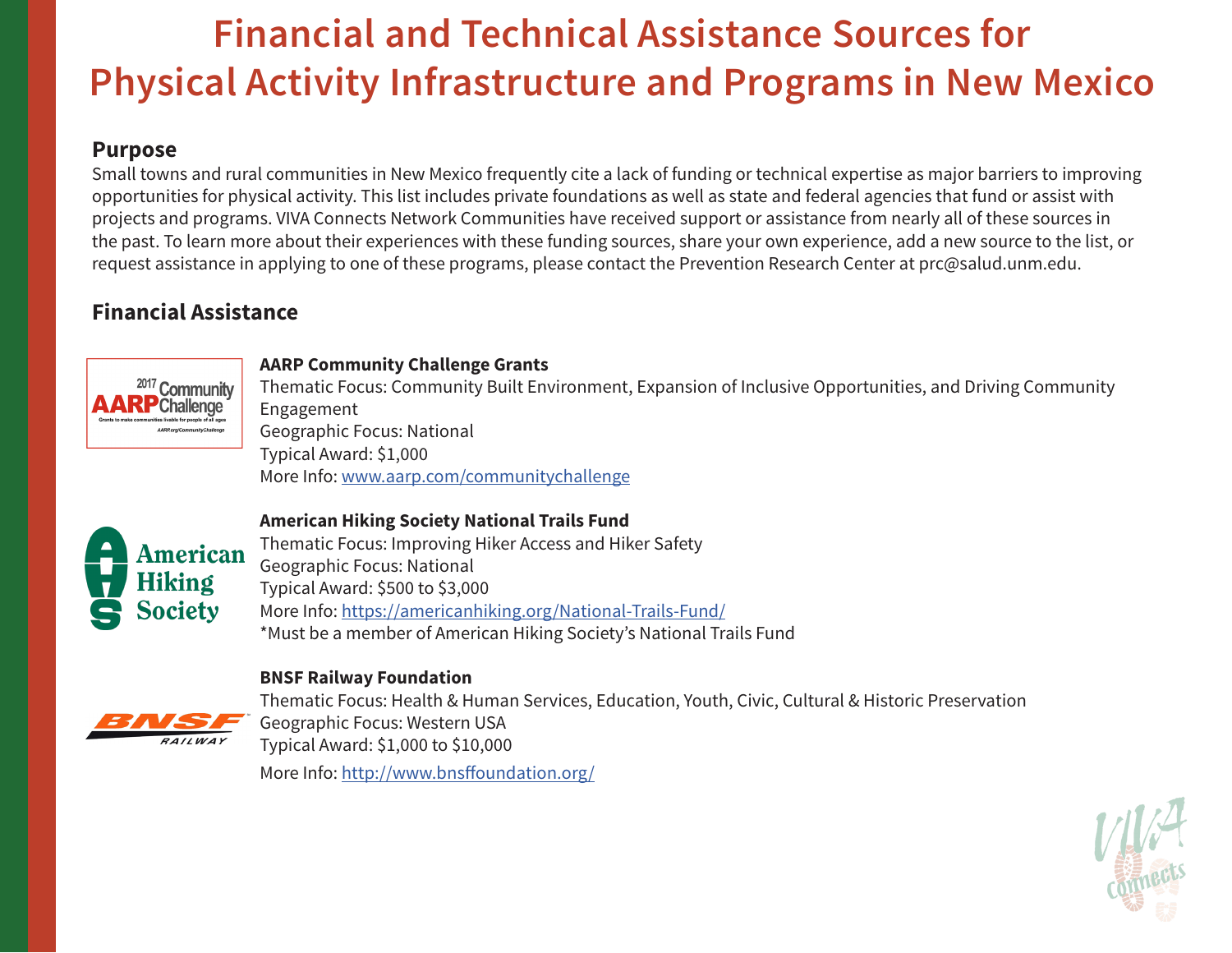#### **McCune Foundation**



rails<sub>to</sub>trails

Thematic Focus: Healthcare, Natural Resources, Community Engagement, Built Environments, Rural Development Geographic Focus: New Mexico Typical Award: \$10,000 to \$50,000 More Info: http://nmmccune.org/

**Doppelt Family Trail Development Fund**

Thematic Focus: Implementing Projects to Build and Improve Multi-Use Trails Geographic Focus: National Typical Award: \$5,000 to \$50,000 More Info: https://www.railstotrails.org/our-work/doppelt-family-trail-development-fund/

## **New Mexico Resiliency Alliance**



New Mexico Thematic Focus: Community Development Geographic Focus: New Mexico Typical Award: Unknown More Info: http://www.nmresiliencyalliance.org/resilient-communities-fund



### **New Mexico Department of Transportation**

Thematic Focus: Roadway Construction and Enhancement Geographic Focus: New Mexico Typical Award: \$100,000+ More Info: Contact your regional transportation planning organization

#### **New Mexico Tourism Department**



Thematic Focus: Tourism Development NEW MEXICO True Geographic Focus: New Mexico Typical Award: Unknown More Info: https://nmtourism.culturegrants.org/

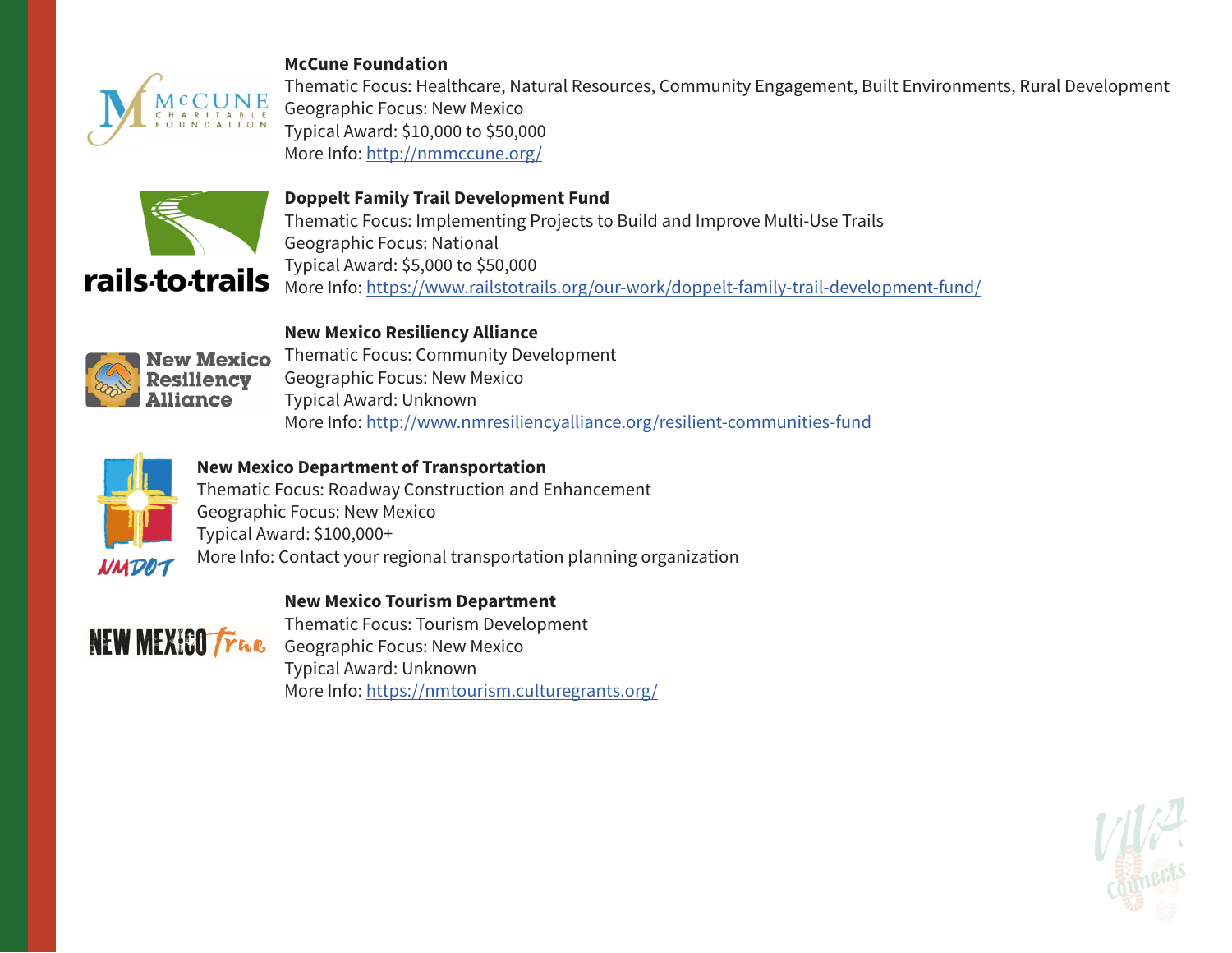#### **Notah Begay Foundation**



Thematic Focus: Reducing Native American Childhood Obesity and Type 2 Diabetes Geographic Focus: National Typical Award: Unknown More Info: http://www.nb3foundation.org/



#### **Patagonia Environmental Grants**

Thematic Focus: Environmental Protection Geographic Focus: International Typical Award: \$5,000 to \$20,000 More Info: http://www.patagonia.com/grant-guidelines.html



#### **PNM Power Up Grants**

Thematic Focus: Community and Neighborhood Revitalization Geographic Focus: New Mexico Typical Award: \$5,000 to \$20,000 More Info: https://www.pnm.com/powerup



**REI Grants (Albuquerque & Santa Fe)** Thematic Focus: Outdoors Geographic Focus: New Mexico Typical Award: \$2,500 to \$25,000 More Info: https://www.rei.com/stewardship/community/non-profit-partnerships-and-grants.html



**Recreational Trails Program** Thematic Focus: Recreational Trails and Trail-Related Activities Geographic Focus: National Typical Award: \$5,000 to \$500,000 More Info: http://www.rtponm.org/programs

\* Cost reimbursement requiring 15% match.

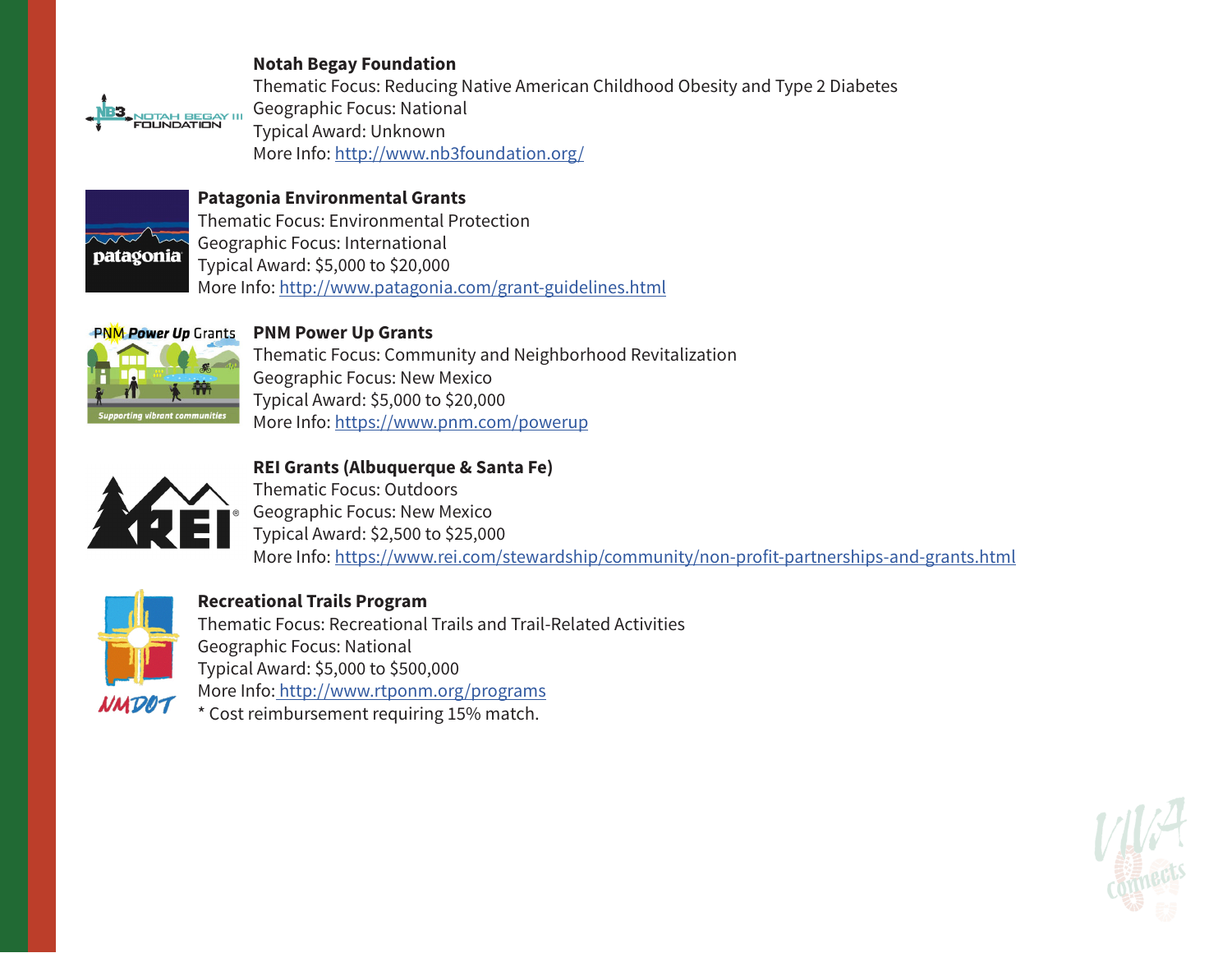

#### **Transportation Alternatives Program**

Thematic Focus: Bicycle and Pedestrian Infrastructure and Activities Geographic Focus: National Typical Award: \$75,000 to \$2,000,000 More Info: http://www.rtponm.org/programs \*Cost reimbursement requiring 15% match.



#### **USDA Rural Community Development Initiative**

Thematic Focus: Housing, Community Facilities, and Community and Economic Development in Rural Areas Geographic Focus: National Typical Award: \$50,000 to \$250,000 More Info: https://www.rd.usda.gov/programs-services/rural-community-development-initiative-grants

# **Technical Assistance**



#### **Continental Divide Trail Alliance Gateway Communities**

Thematic Focus: Promoting and Protecting the Continental Divide Trail Geographic Focus: Communities in Close Proximity to the Continental Divide Typical Award: Technical Assistance More Info: http://continentaldividetrail.org/cdt-gateway-communities/



#### **National Park Service Rivers, Trails, and Conservation Assistance Program**

Thematic Focus: Park and Trail Design and Access Geographic Focus: National Typical Award: Technical Assistance More Info: https://www.nps.gov/orgs/rtca/index.htm



#### **New Mexico MainStreet**

Thematic Focus: Economic Development, Infrastructure Reinvestment Geographic Focus: New Mexico Typical Award: Technical Assistance More Info: http://nmmainstreet.org/great-blocks-on-mainstreet-fy2017-request-for-proposals/